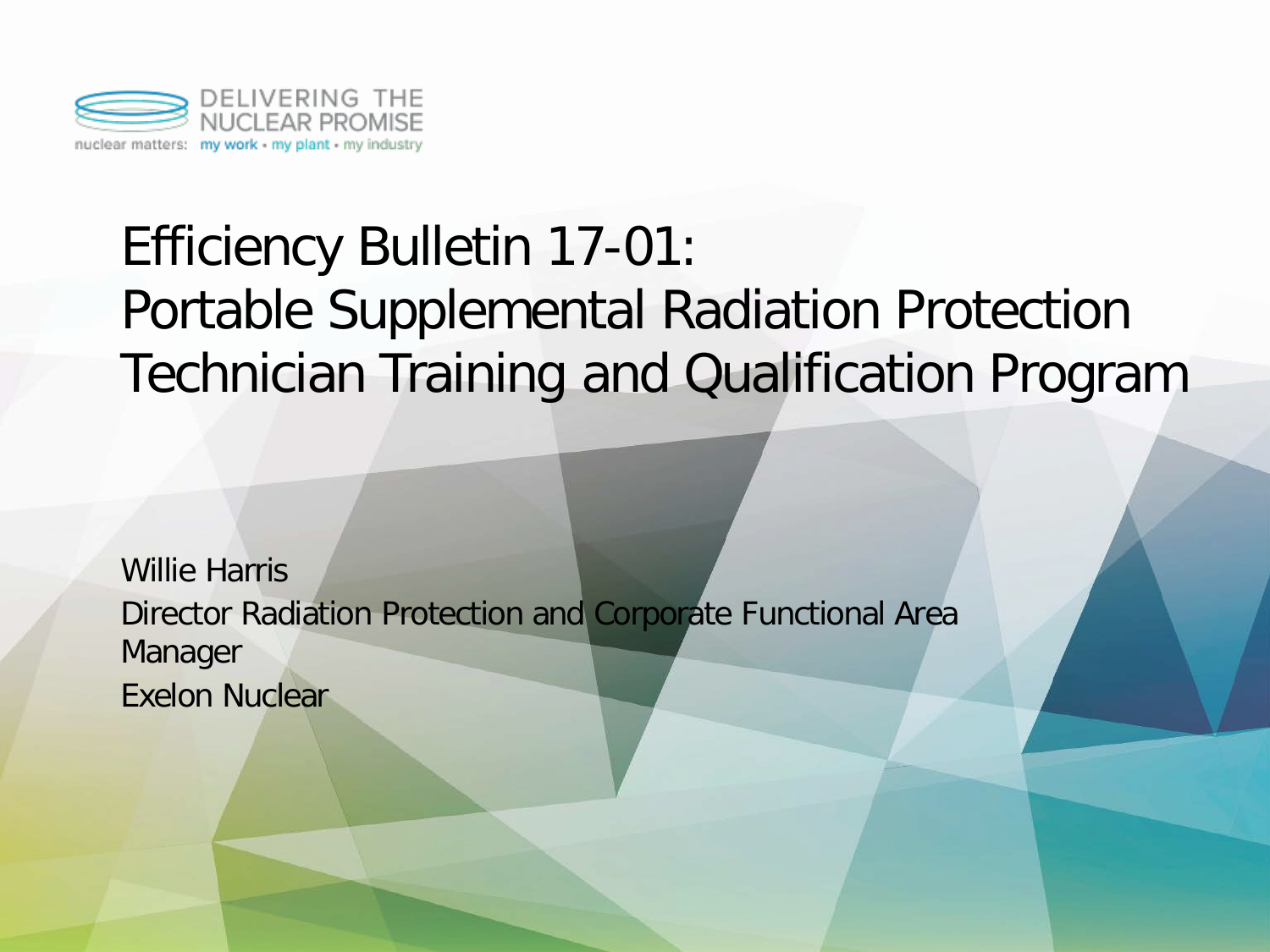#### Background - 13 Teams DNP Teams

- Corrective Action Program
- **•** Engineering:
- **Preventive Maintenance Program Scope**
- **Radiation Protection**
- Regulatory Efficiency
- Security
- Training
- Transform the Organization
- Work Management
- Supply Chain Efficiency
- **Oversight and Assessment**
- In-Processing
- **•** Finance Review IO Savings Estimates

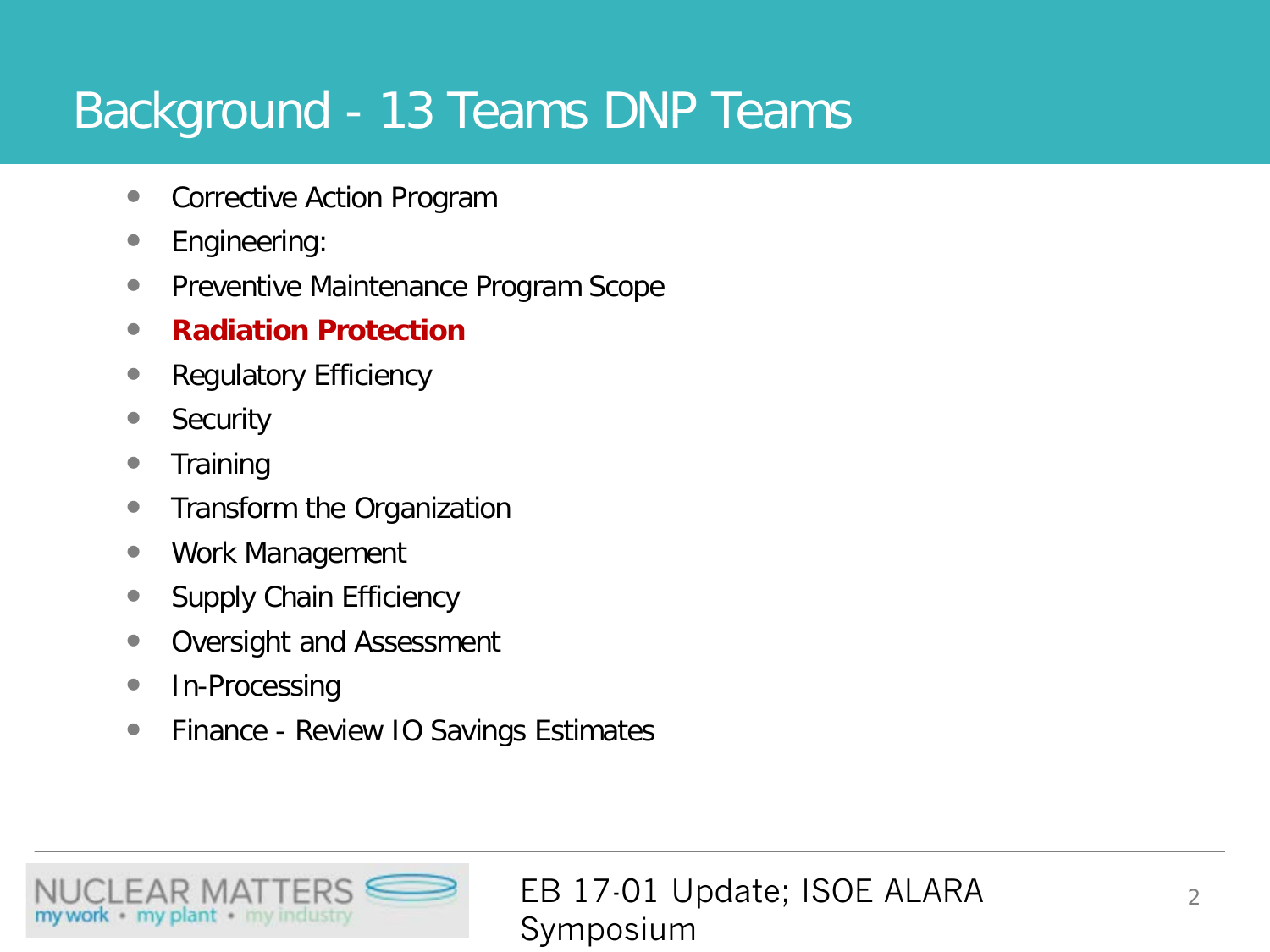#### Background – RP DNP Team

### Fadi Diya, SVP & CNO Ameren Missouri

- Betsy Langille, TVA
- Steve Mooneyhan, Duke
- Doug Noble, FENOC
- Johann Geyer, Ameren
- Willie Harris, Exelon
- Clayton Stone, STP
- Liette Lemieux, OPG
- Ryan Adams, WCNOC
- Keith Lovendale, Radeco



- Brad Cole, Entergy
- Kevin Pushee, INPO
- Paul McNulty, INPO
- Ellen Anderson, NEI
- Jim Kost, Mirion
- Jimmy Orr, BHI Energy
- Phung Tran, EPRI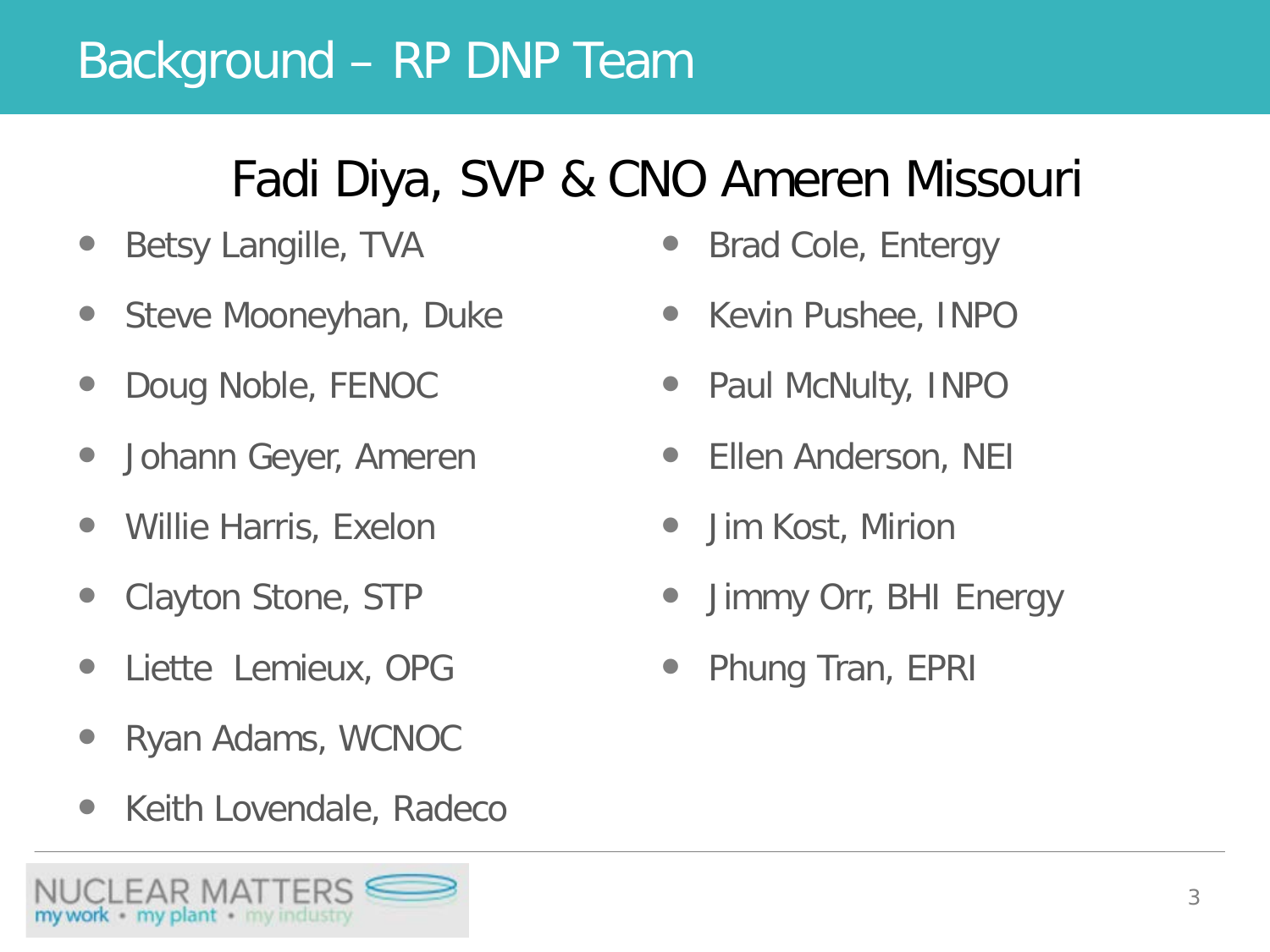#### RP Strategy & Vision for 2018

#### **Strategy: An effective and efficient radiation protection organization that maintains and promotes radiological safety.**

**2018 Vision:** Radiological protection program that is transitioned to a reliance on knowledgeable and accountable workers and leaders that safely perform low radiological risk work, while efficiently applying common processes and technologies. While the radiation protection program will still exist, the sphere of responsibility is focused on worker and leadership accountability.

#### **End State:**

- Common process tools postings, surveys, RWPs, etc.
- Reduced outage costs for in-processing, training, and qualifying supplemental radiation protection technicians
- Increase the use of Junior RP technicians in outages
- Reliance on workers to be accountable for their own radiological safety (bounded/limited)
- **Reliance on cross functional leadership accountability for** radiological protection



- Efficient use of common radiation monitoring tools (dosimetry, instruments, remote monitoring)
- **•** Common radiation protection staffing and responsibilities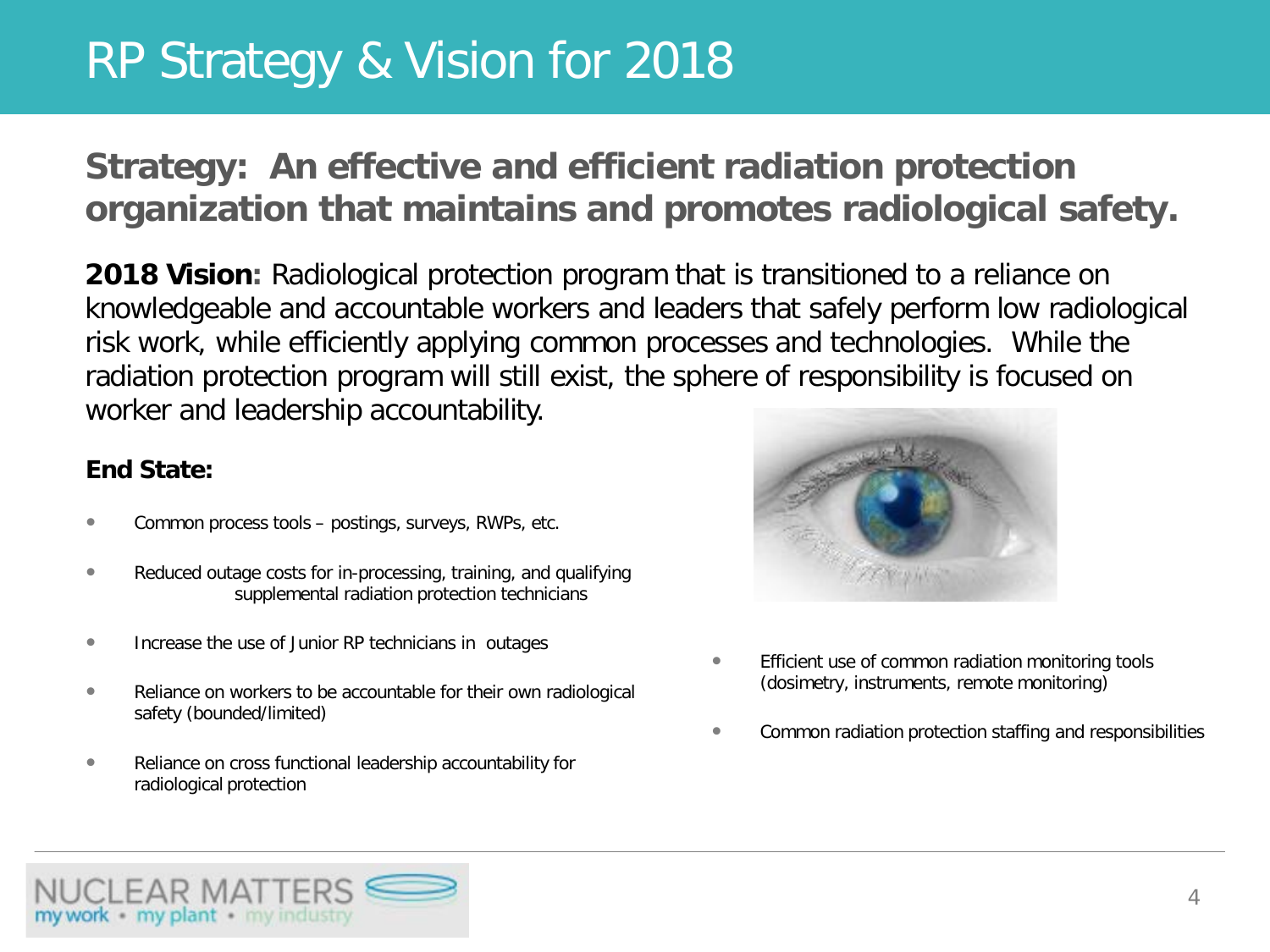#### End State and Desired Outcomes

- Desired end-state—
	- Prior to arrival on-site, Supplemental Radiation Protection vendors will train and qualify their technicians using industry standard task list training criteria.
- Value proposition (vision of excellence)-
	- Eliminate on average the 2 to 3 days each site historically spends to qualify the supplemental RP technicians (SRPTs)
	- Result in improved SRPT performance due to standardization of key radiation protection processes and procedures.

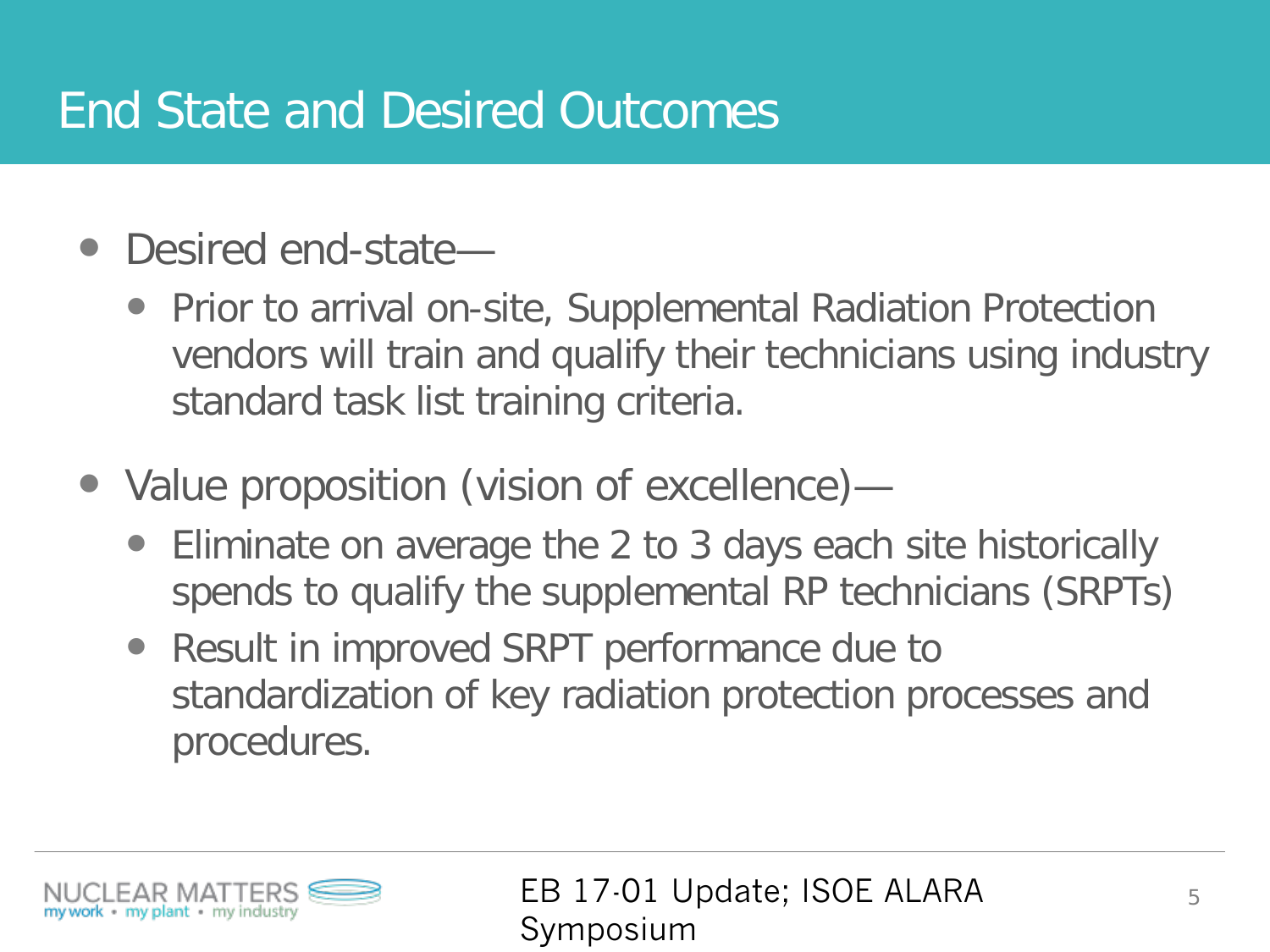#### Key Actions

- Actions To be Completed by December 2017
	- All fleets/sites adopt the standard Industry procedures maintained on the INPO webpage.
	- Industry to develop the STEs including Objectives, Test Bank, and Practical Evaluation Criteria
	- Equivalencies documented for all currently 'qualified' Supplemental RPTs with sufficient rigor that ALL sites accept.
- Industry Documents to be revised as needed
	- ACAD 93-008, Radiation Protection Technician Training
	- $\bullet$  INPO 05-008
	- NEI 03-04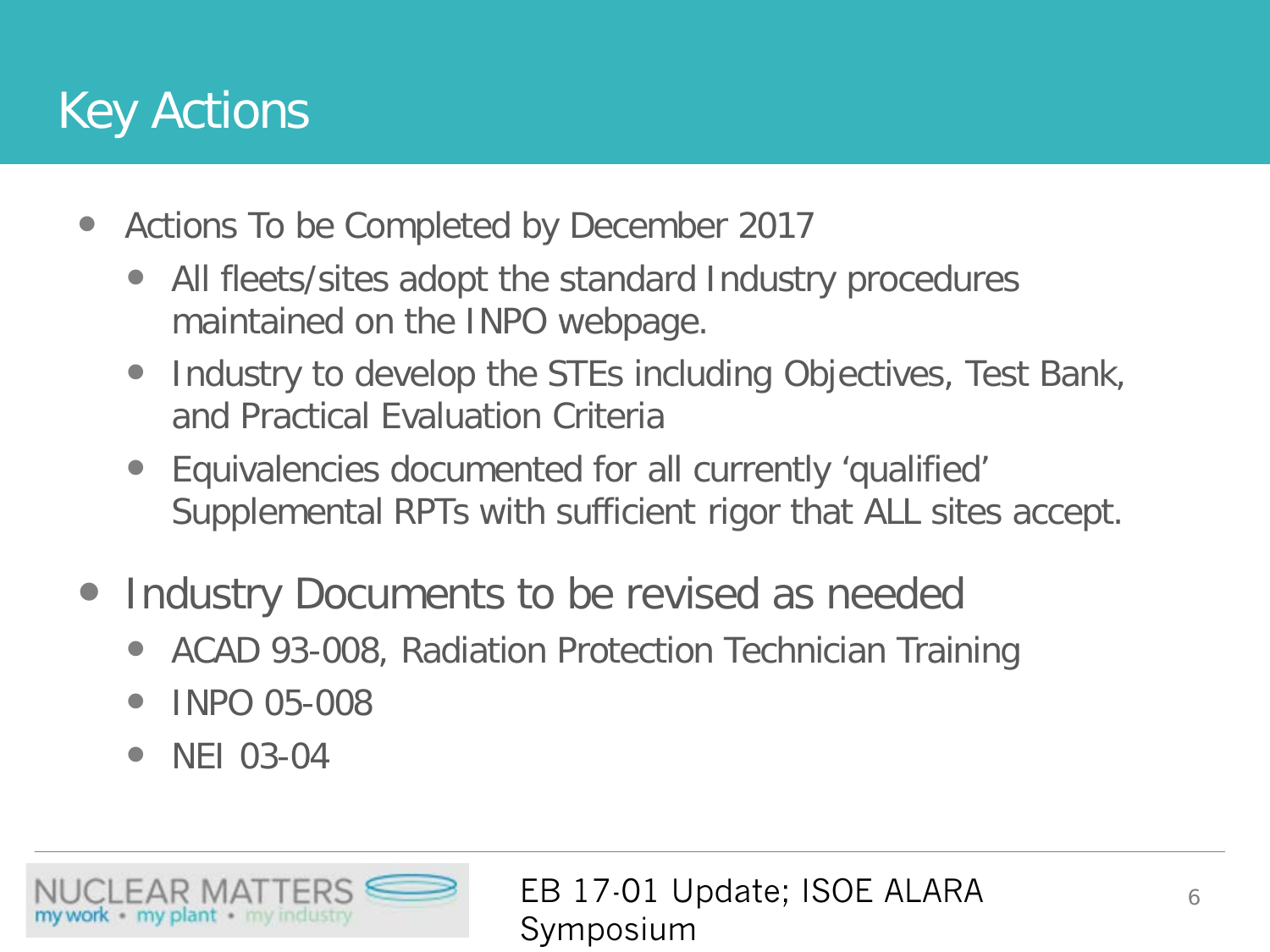#### Relevant Standards

#### **INPO**

- Performance Objectives and Criteria
	- RP.1 through RP.4, TR.1
- ACAD 02-001 Rev 1: Objectives and Criteria for Accreditation of Training Programs in the Nuclear Power Industry
	- Objective 2, Criteria 2.5 *"Personnel, including supplemental and non-plant personnel, satisfy established training and qualification requirements in support of working independently"*

#### **Regulatory**

- UFSAR and technical specifications for ANSI-qualified RP technicians
- ANSI 3.1 and ANSI 18.1 (various, depending on site-specific commitment)

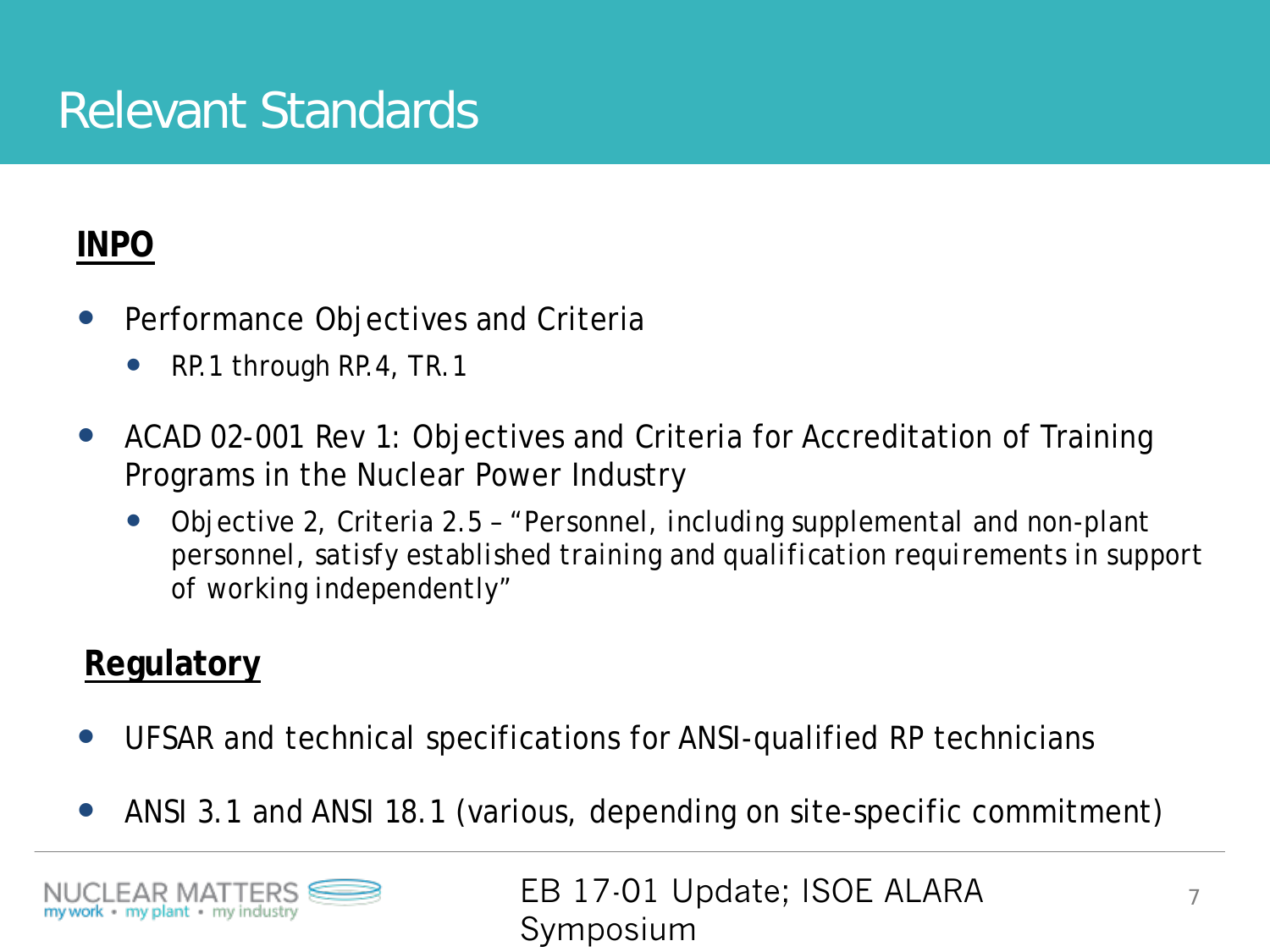### Key Deliverables

- Standardized Industry Task List
- Standardized Industry Processes/Procedures for key RP practices
- Standard training and qualification completed by the Vendor at their training facilities
- Standard acceptance criteria for meeting ANSI requirements (ANSI 3.1 1978 or 2014)

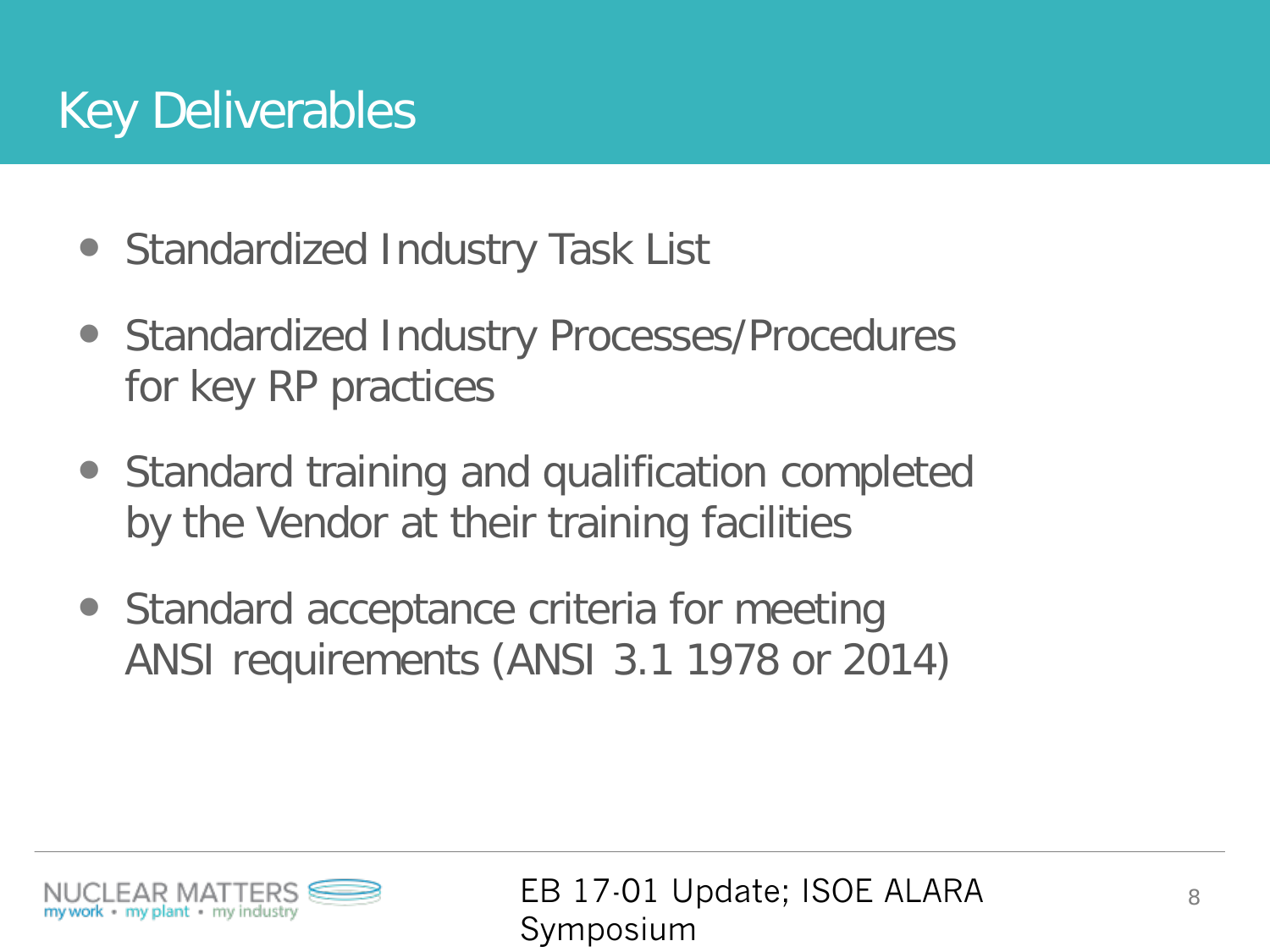### Standard Task Lists

#### Standard Supplemental Junior Tech Tasks

- RPFUND1 RP Fundamentals for STEs
- RP2.01 Operate Portable Radiological Survey Instruments
- RP2.02 Perform Radiation and Contamination Surveys
- RP2.03 Collect and Evaluate Radiological Air Samples
- RP2.04 Post Radiological Hazards
- RP2.05 Control Access into High Radiation Areas
- RP2.06 Monitor for Personnel Contamination
- RP2.07 Control Radioactive Material Within an RCA
- RP2.08 Control HEPA Vacuums and Ventilation Equipment
- RP2.10 Perform Low Risk Radiological Job Coverage

my plant • my industry

EB 17-01 Update; ISOE ALARA  $\frac{9}{9}$ Symposium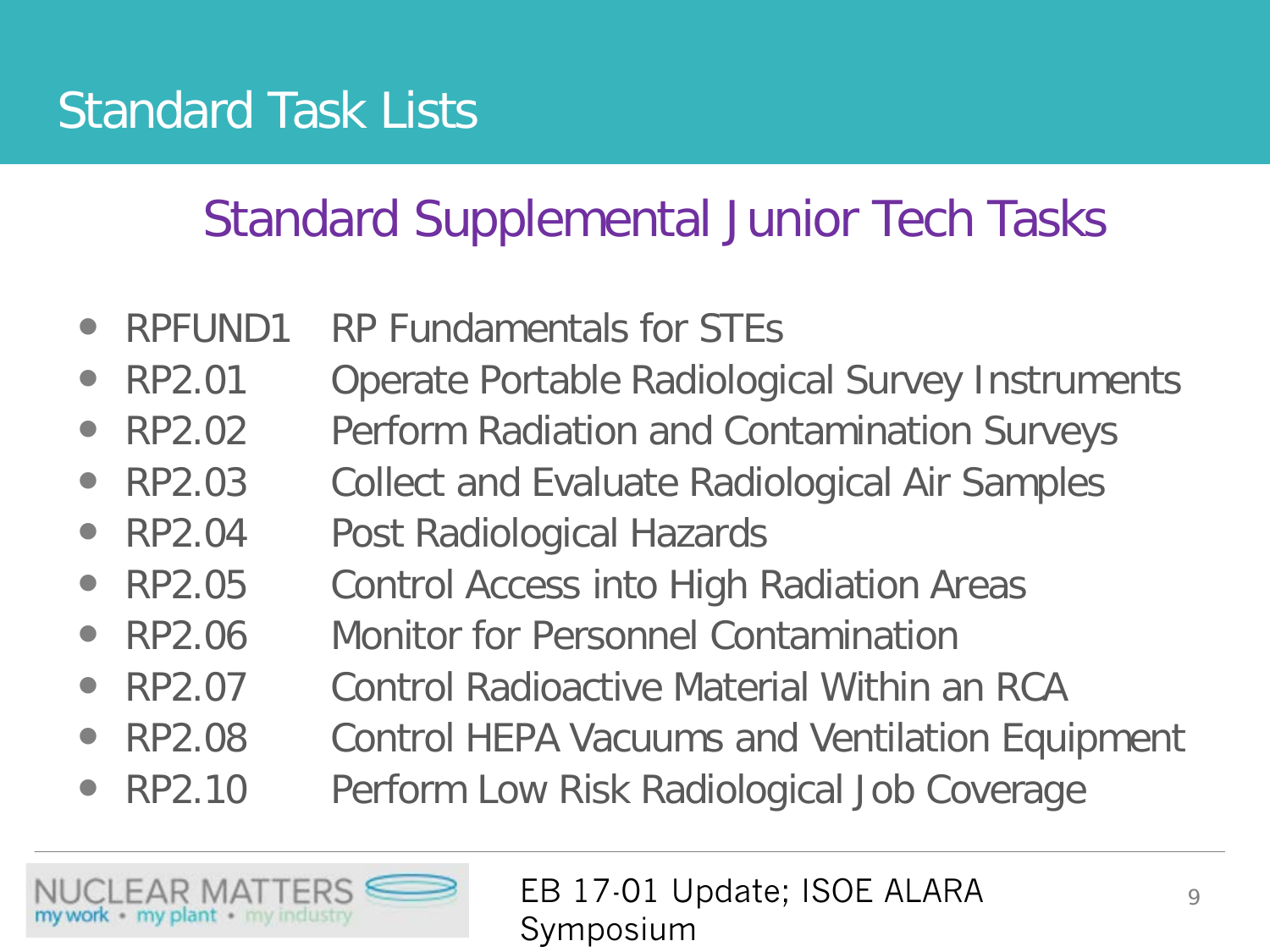### Standard Task Lists

## **Standard Supplemental Senior Tech Tasks**

- RPFUND2 Senior RPT Fundamentals
- RP3.05 Control Access into LHRAs and VHRAs
- RP3.06 Unconditionally Release Personnel
- RP3.07 Unconditionally Release Materials from an RCA
- RP3.09 Provide Job Coverage for Radiography
- RP3.10 Provide Medium and High Risk Job Coverage
- AN18.1 Two Years RP Experience
- AN3.1 Three Years RP Experience
- RPCONT SRPT Continuing Training

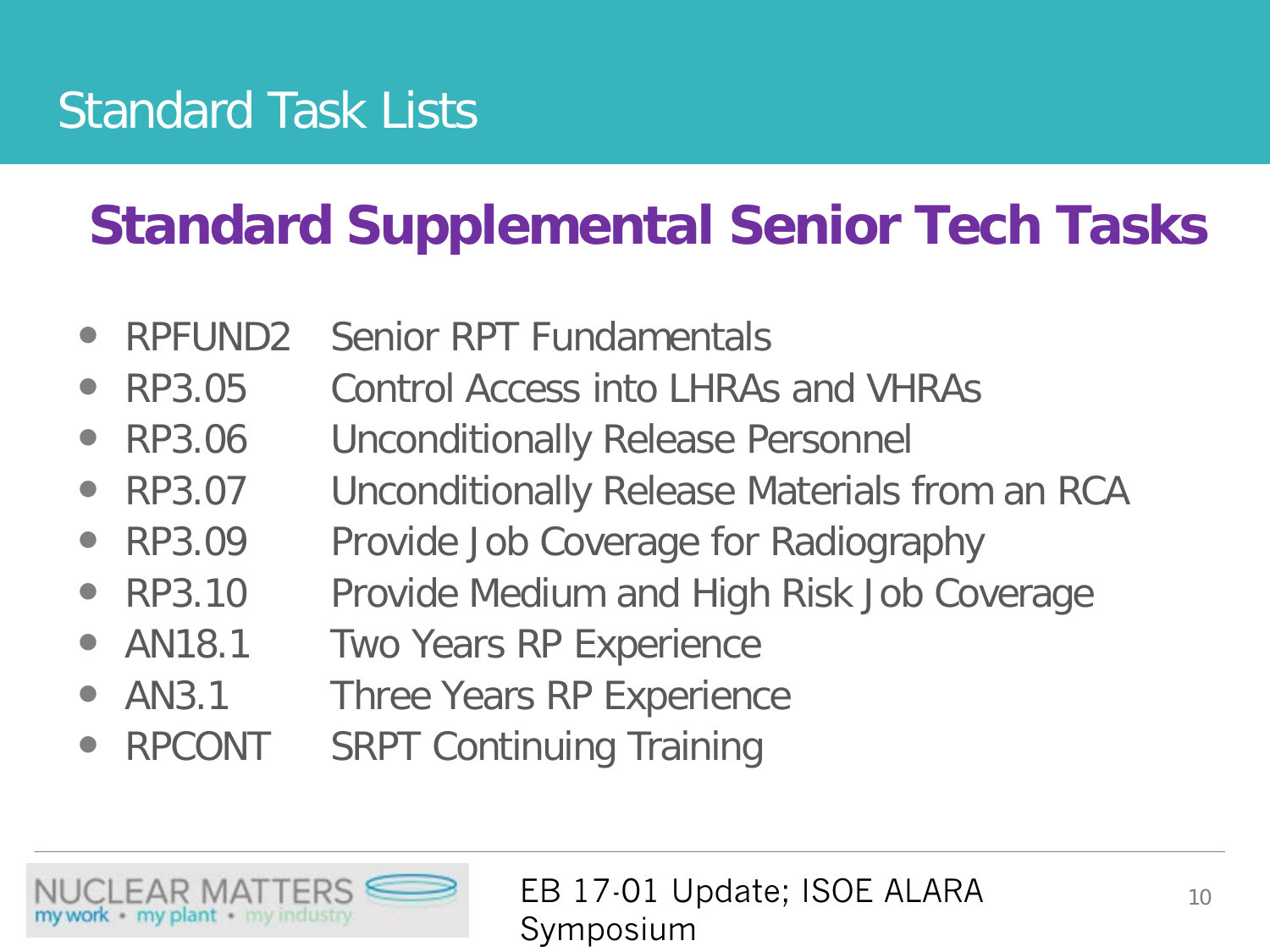#### Nuclear Industry Standard Processes/Procedures

- **NISP-RP-01: Instruments (Complete)**
- **NISP-RP-02: Surveys (Complete)**
- **NISP-RP-03: Air Sample (Complete)**
- **NISP-RP-04: Postings (Complete)**
- **NISP-RP-05: HRA and LHAR access controls (Complete)**
- **NISP-RP-06: PCEs (Complete)**
- **NISP-RP-07: Radioactive Material Control (Complete)**
- **NISP-RP-08: HEPAs (Complete)**
- **NISP-RP-09: Radiography (Complete)**
- **NISP-RP-10: Job Coverage (Complete)**
- **NISP-RP-11: Core Values (Complete)**
- **NISP-RP-12: Training (Complete)**
- **NISP-RP-13: Glossary (Complete)**

my work - my plant · my industry

EBNOW ZEMODER LANGA EN POSITION AV LOCARA PORTUITS AND THE REAL TERM OF THE REAL TERM OF THE REAL TERM OF THE SyttpytsiGA- November 7-9, 2017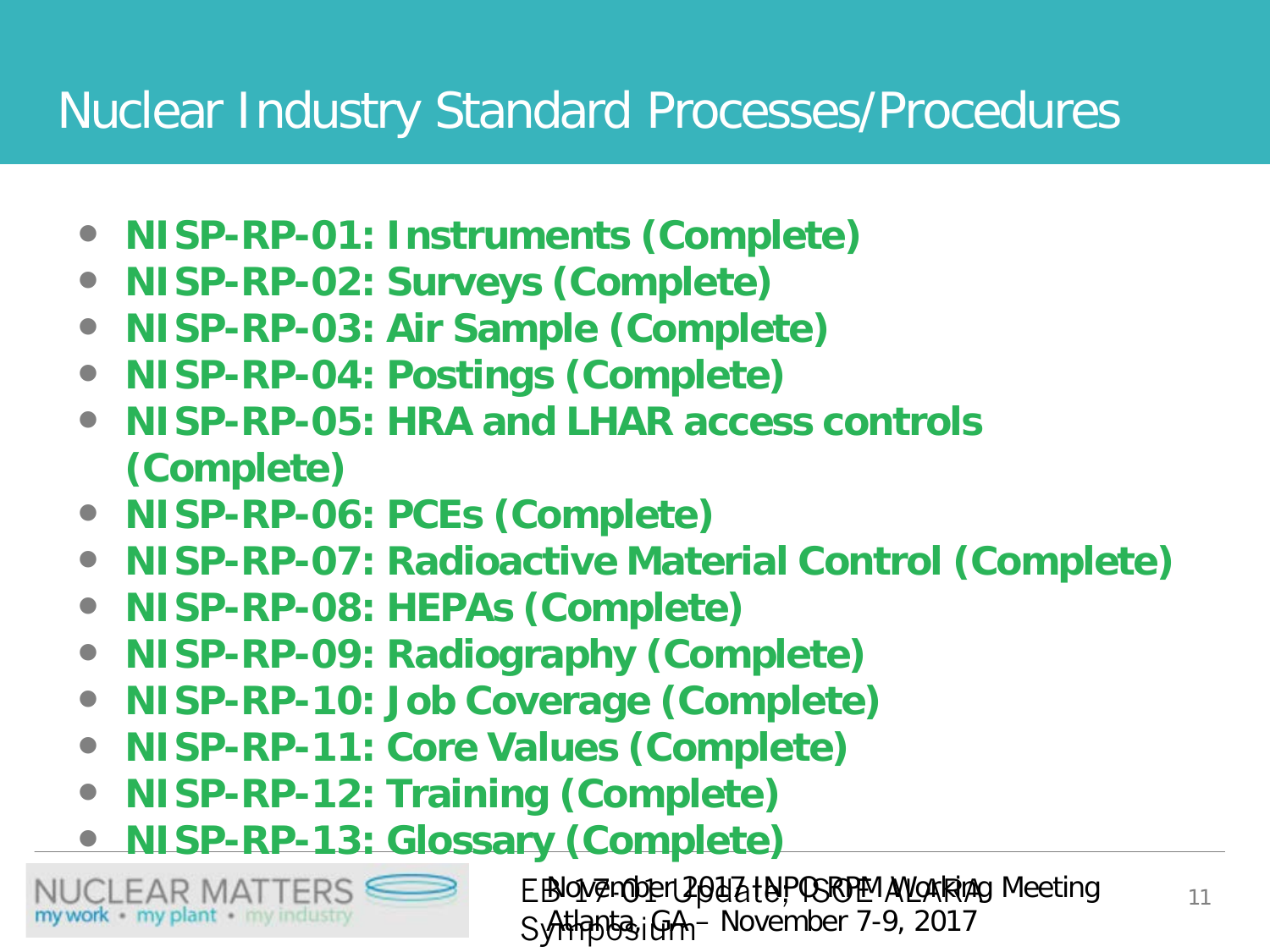#### Implementation of NISP

- CNOs challenged team to develop a process such that can take from the INPO Webpage and Implement
- Exelon is currently implementing the NISPs into our procedure management system.
- NISP were revised to put into a "standard procedure format"
	- Effective Date revised to Approval date
	- Changed format for revision number and notes
	- Minor revision to some section order and numbering
	- Added the following sections:
		- Terms reference to NISP-RP-13
		- Documentation/Record Retention

MAResponsibilities - macelgeOerlopdate; ESOEnQLARA Ion procedures Symposium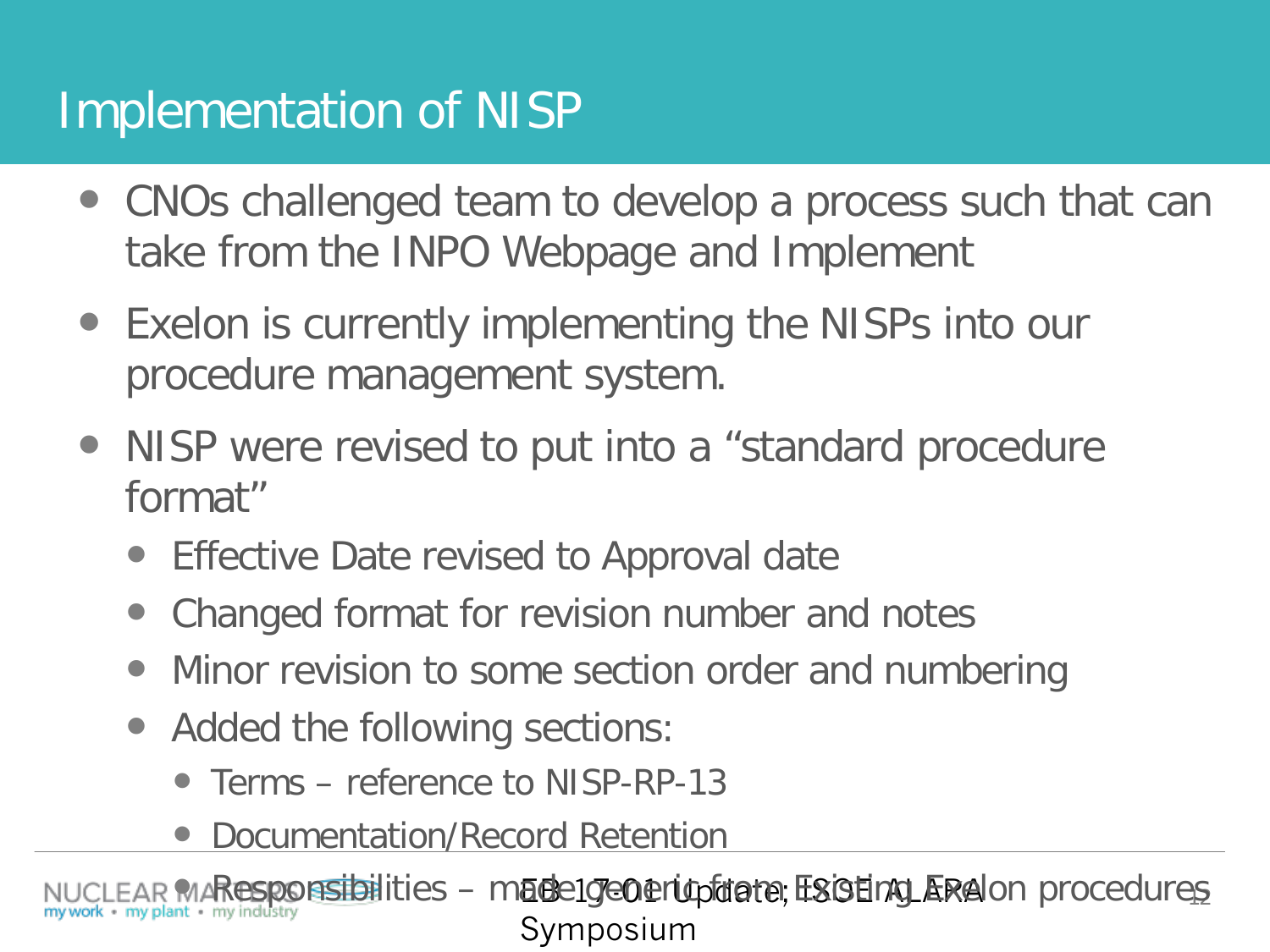## Training Materials

- Develop the following standard training materials and functions:
	- Supplemental Radiation Protection Technician Task List (Complete)
	- Training materials including task qualification tools using the EPRI STE process (Complete)
	- Establish an industry process description for supplemental RP technician program (NISP-RP-12)
	- Establish the periodic industry oversight committee (Complete)

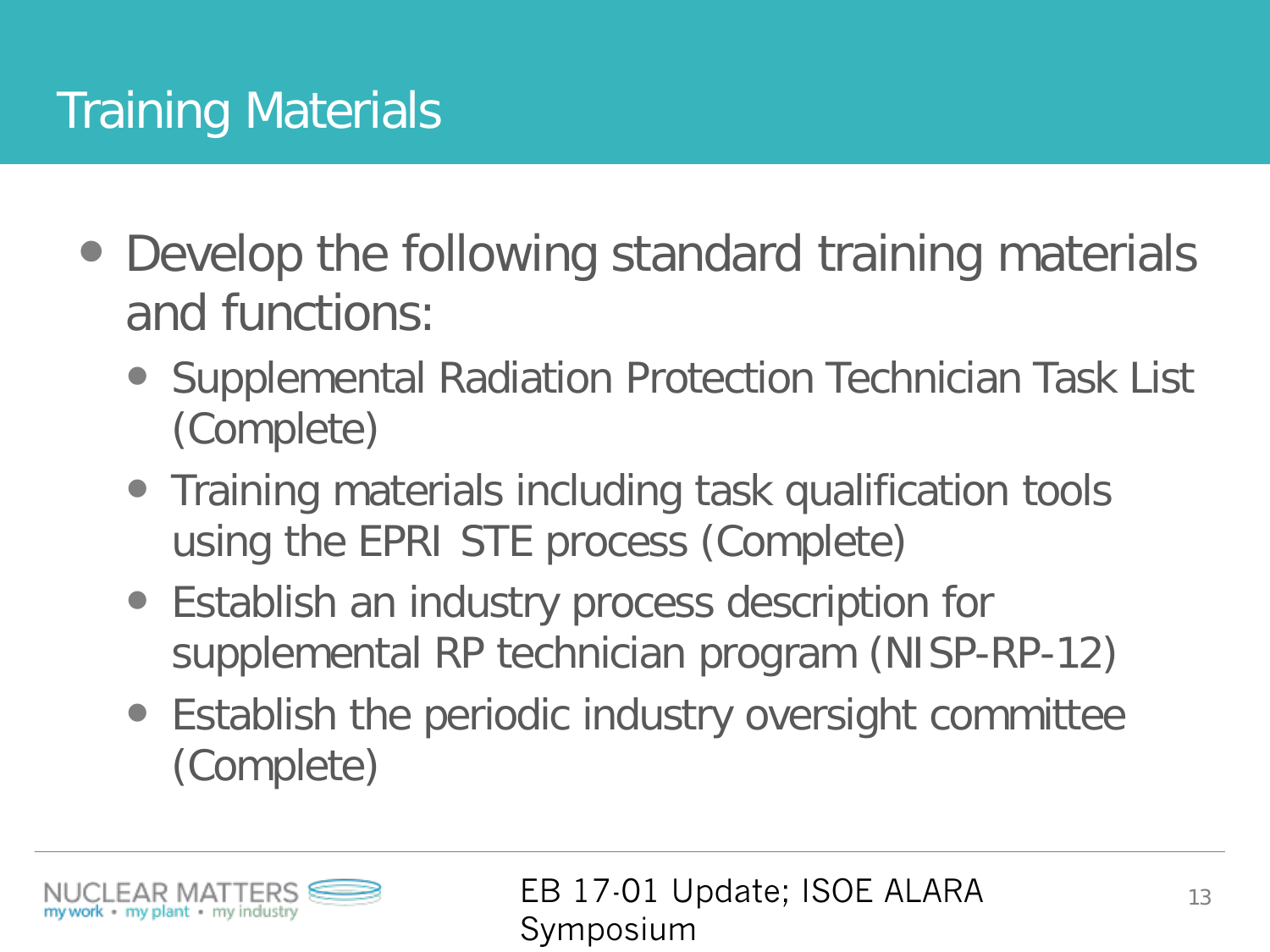### Industry Oversight

- Periodic program reviews using the EPRI Standardized Task Evaluation (STE) program
- SRPT performance monitoring using relevant industry indicators and ICES reports
- Recommendations to adjust the vendor training program as appropriate based on any SRPT performance gaps
- An industry oversight committee meeting will be conducted periodically and at least annually to review outage performance and make recommended changes to the training programs

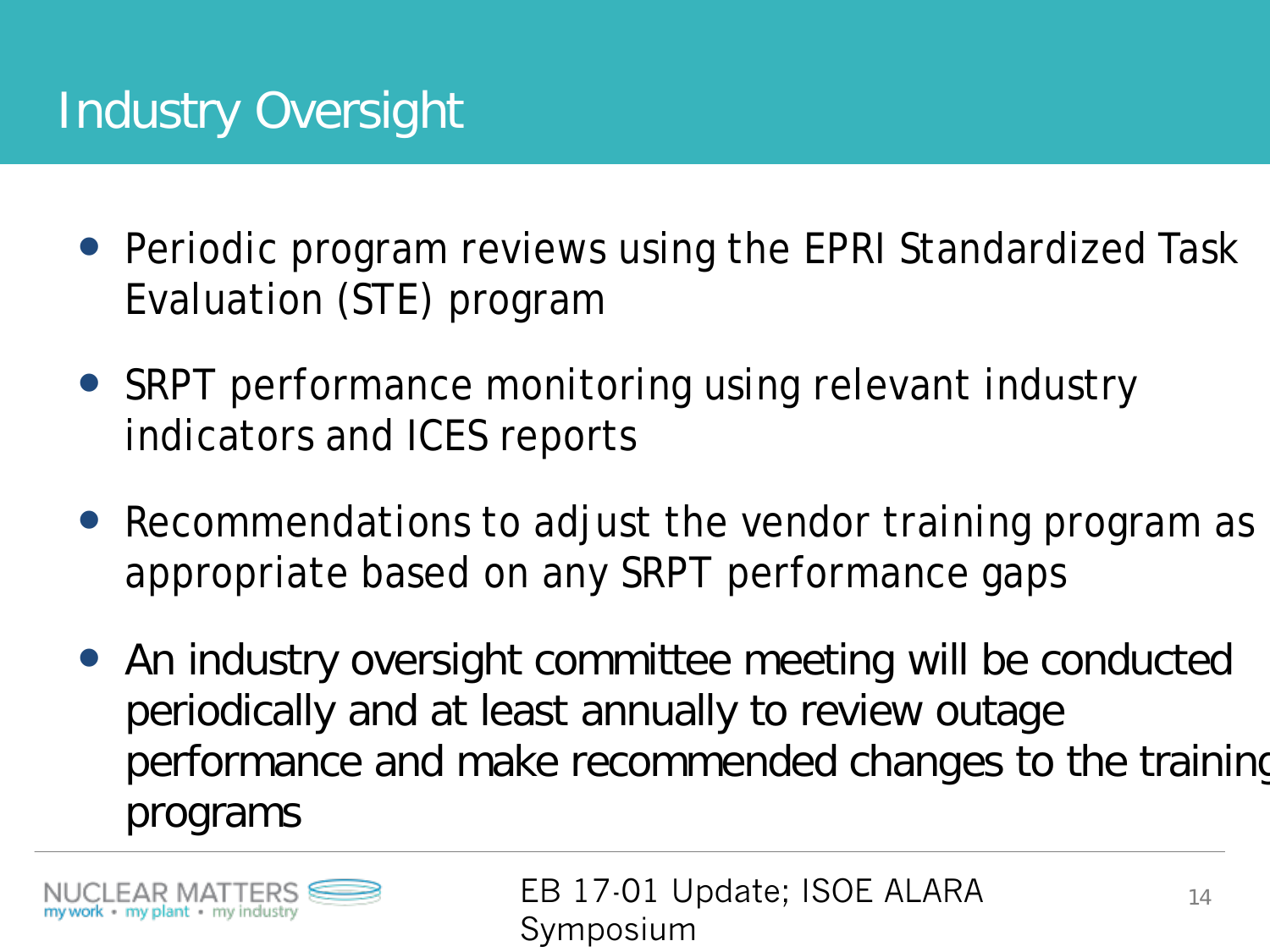#### Implementation

- Fleets/sites Adopt the standard Industry procedures
	- RPMs to revise procedures (if needed)
	- Communications to site personnel on the change
	- Develop change management plan
- Develop Standard Task Evaluations
- Complete LMS to PADS transition
	- Method to determine equivalencies for 'qualified' SRPTs
	- Required to develop "Gap" training

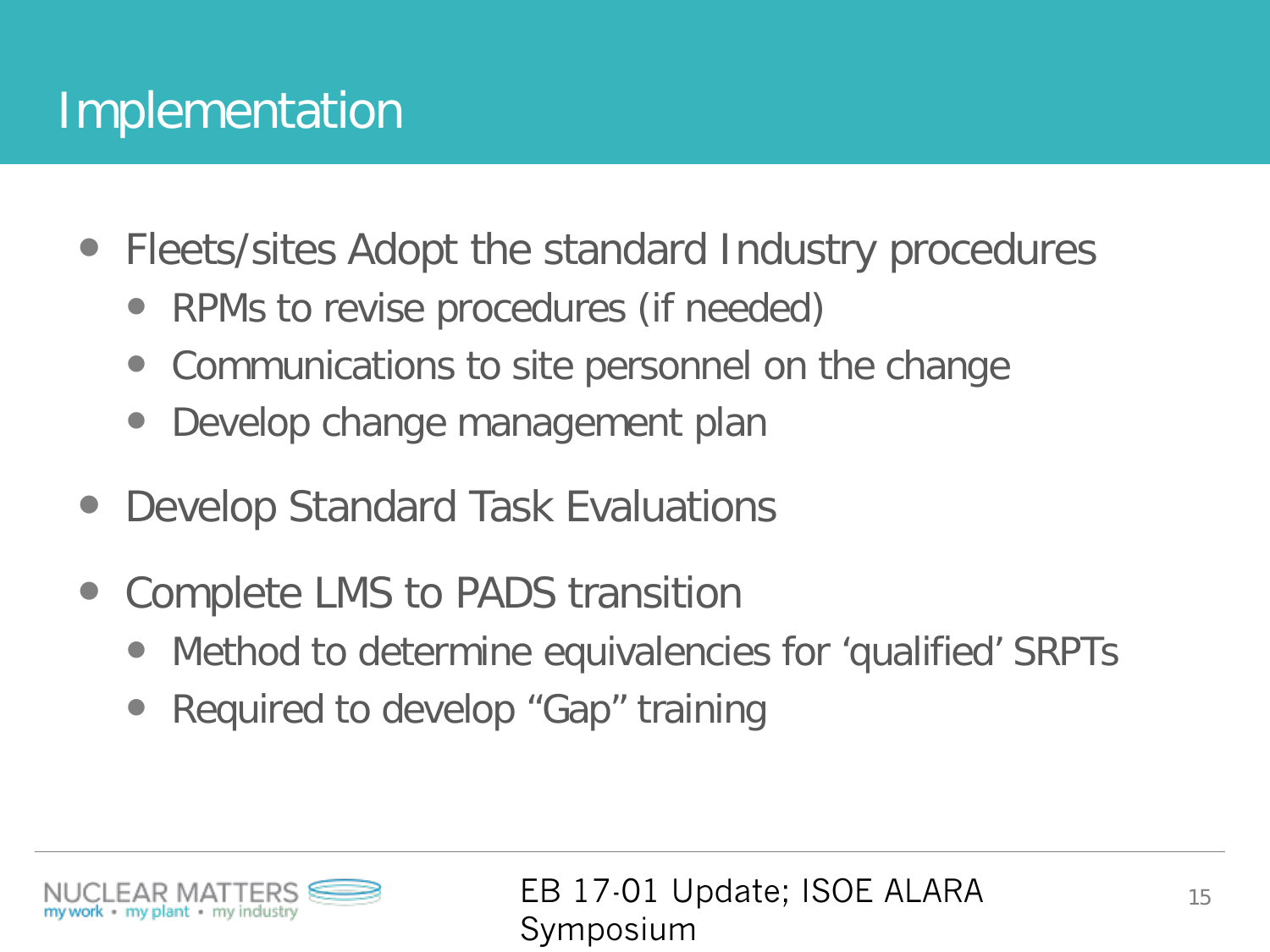#### Future Actions

- Implementation Workshop
	- Planned date is January 11<sup>th</sup>, 2018 in conjunction with the ISOE meeting
	- Need members for the program committee
	- Training representatives are welcome
- NISPS
	- Take a revised version of NISPs to industry committees to align on format
	- Work with INPO to develop an industry document to standardize process